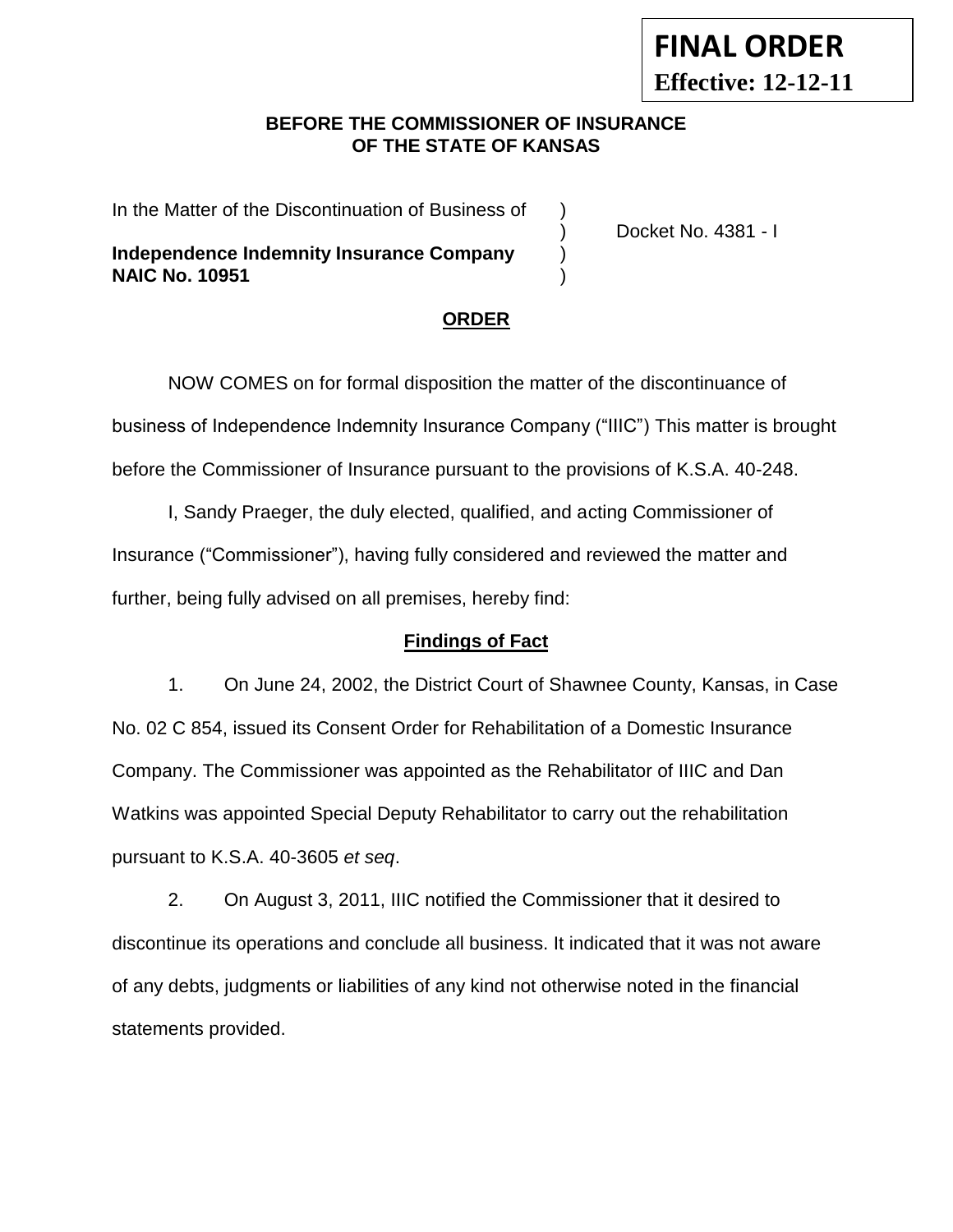3. On August 12, 2011, notice was published pursuant to K.S.A. 40-248 requiring any outstanding claims to be filed by October 1, 2011. No such claims have been filed.

4. Duly authorized representatives of the Commissioner have examined the books and papers of IIIC and find no outstanding debts. Judgments or liabilities of IIIC.

### **Conclusion of Law**

5. The Commissioner has jurisdiction over this matter pursuant to K.S.A. 40- 248 and is empowered to authorize the release of securities held pursuant to K.S.A. 40- 229a upon a satisfactory examination of the books and papers of IIIC.

#### **Exercise of Discretion**

Based upon the Findings of Fact enumerated in paragraphs #1 through #4 above, and pursuant to the authority described in paragraph #5 above, the Commissioner hereby authorizes the release of securities held pursuant to K.S.A. 40- 229a at Central National Bank and the discontinuance of business by IIIC.

### **IT IS THEREFORE, BY THE COMMISSIONER OF INSURANCE, ORDERED THAT:**

- 1. The release of securities held pursuant to K.S.A. 40-229a is hereby authorized.
- 2. The discontinuance of business by IIIC is hereby authorized.

3. The Commissioner of Insurance retains jurisdiction over this matter to issue any and all further Orders deemed appropriate or to take such further action necessary to dispose of this matter.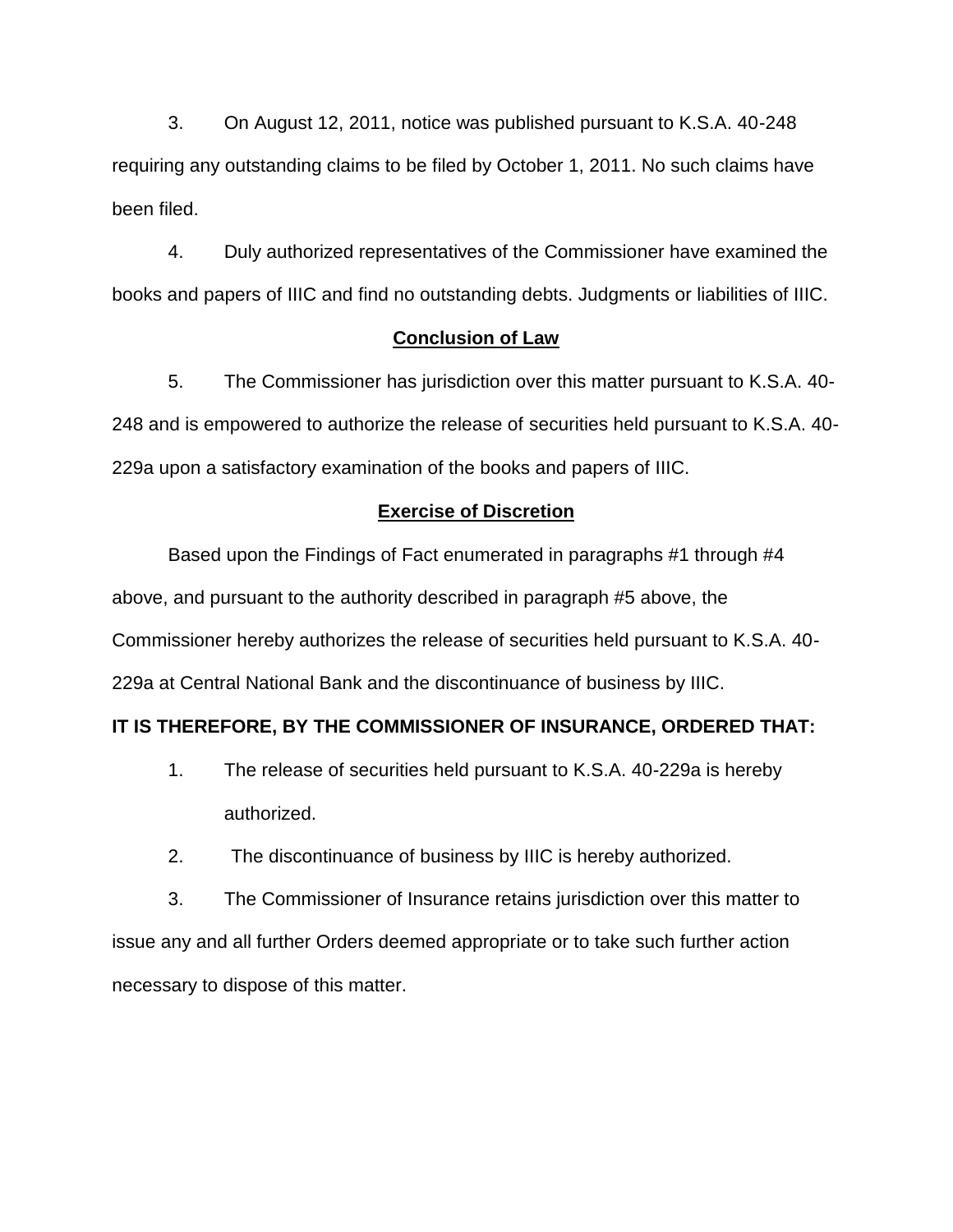# **IT IS SO ORDERED THIS \_\_21st\_\_ DAY OF NOVEMBER, 2011 IN THE CITY OF**

# **TOPEKA, COUNTY OF SHAWNEE, STATE OF KANSAS.**



\_/s/ Sandy Praeger\_\_\_\_\_\_\_\_\_\_\_\_\_ Sandy Praeger Commissioner of Insurance

By:

/s/ Zachary J.C. Anshutz Zachary J. C. Anshutz General Counsel

# **NOTICE OF RIGHTS TO HEARING AND REVIEW**

## **Within fifteen (15) days of the date of service of this Order,** the Company

may submit a written request for a hearing pursuant to K.S.A. 77-537 and K.S.A. 77-

542. Any request for a hearing should be addressed to the following:

Zachary J.C. Anshutz, General Counsel Kansas Insurance Department 420 S.W. 9<sup>th</sup> Street Topeka, Kansas 66612

If a hearing is requested, the Kansas Insurance Department will serve notice of

the time and place of the hearing and information on procedures, right of

representation, and other rights of parties relating to the conduct of the hearing.

## **If a hearing is not requested in the time and manner stated above, this**

**Order shall become effective as a Final Order, without further notice, upon the** 

**expiration of time for requesting a hearing.** In the event the Company files a Petition

for Judicial Review, pursuant to K.S.A. 77-613(e), the agency officer to be served on

behalf of the Kansas Insurance Department is